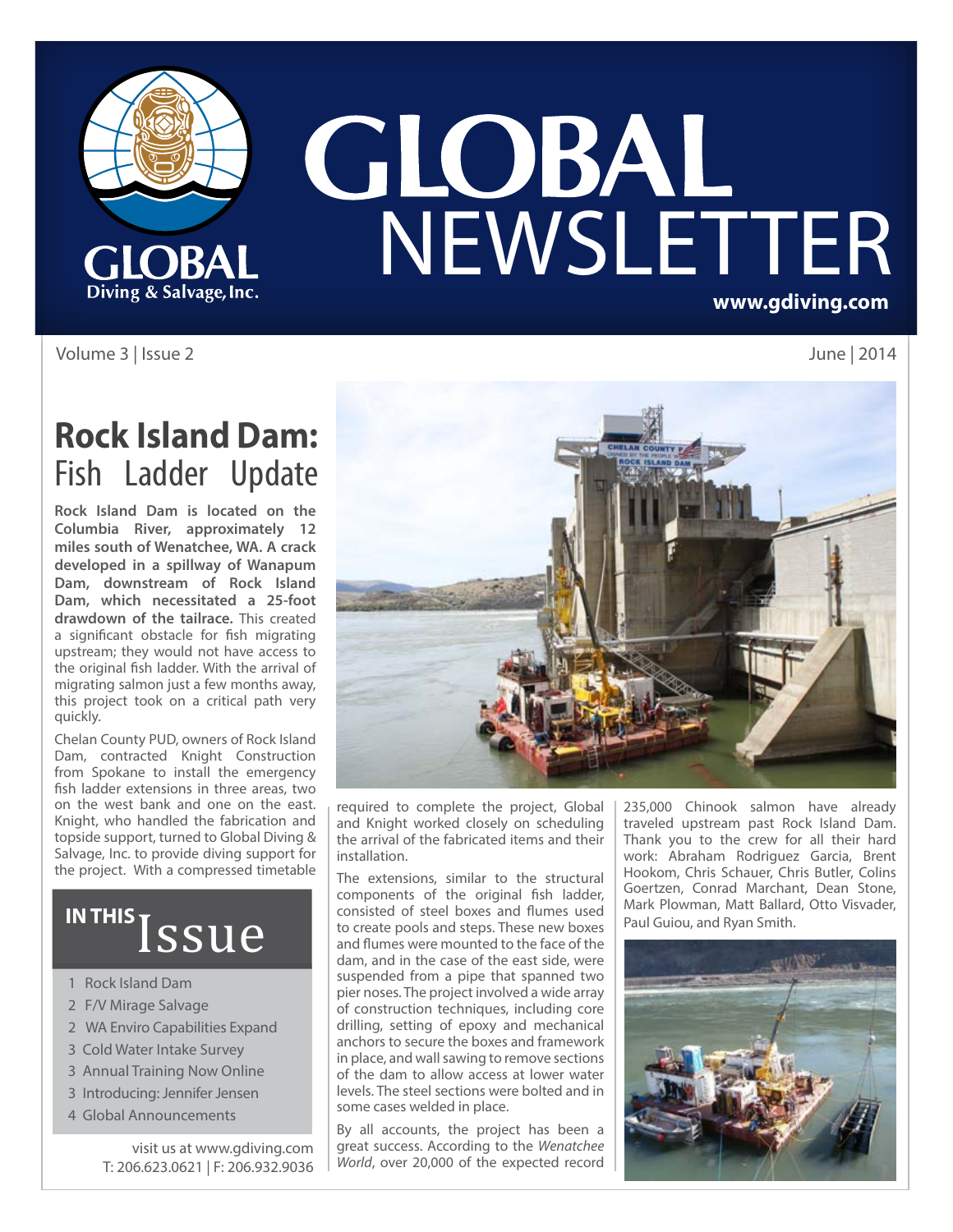# GLOBAL NEWSLETTER

F/V MIRAGE **SALVAGE**



The F/V MIRAGE, a 52' steel troller, ran hard aground on Low Island, an extraordinarily inhospitable lava shoal on the outskirts of Sitka Sound in Alaska. Global was contracted by the owner to mitigate the threat of pollution and salvage the vessel. The dangerous location mandated the use of helicopters to transport salvage personnel, fuel, and gear to and from the island. Defueling operations resulted in 1,420 gallons of diesel and lubes being safely and cleanly recovered from the vessel.

A total of 2,400 feet of twelve-inch Blue Steel floating hawser was required to reach the MIRAGE to the tug WENDY O standing offshore. Close coordination between the Global crew onshore, the tug, and the helicopter was required to successfully pass the towline out through the sweeping current and rocky shoals.

The MIRAGE was pulled from the shore, through the surf and into deep water where she was quickly boarded by the salvage crewmen. The vessel's condition was monitored as she was taken directly to the shipyard, where divers inspected the hull prior to placing her safely ashore. Another successful operation, thank you to: Andy Lawrence, Cara Cook, Ian Costin, John Juettner, Josh Watson, Kerry Walsh, Kris Lindberg, Otto Visvader, Pete Jobes, and Sterling Ulrich.



#### Washington State: **ENVIRONMENTAL RESPONSE CAPABILITIES EXPAND**

Global has expanded its marine<br>environmental response capabilities environmental throughout Puget Sound, the Strait of Juan de Fuca, and Grays Harbor in support of our existing customer base and Washington State Maritime Cooperative (WSMC). Each of the five service hubs are fully equipped with vessels, oil spill boom, sorbents, and personnel that are available for scheduled operations or emergency response 24 hours a day.

Service hubs have been established at the following locations in Washington State:

- Westport, serving all of Grays Harbor
- Port Angeles, covering the Port Angeles and Port Townsend areas
- Anacortes, supporting the San Juan Islands and North Sound
- Tacoma, covering the entire south Sound

• Seattle, serving the central and north Sound areas

Trailers and containers have also been strategically staged at Pier 90 in Elliott Bay and at Fisherman's Terminal, equipped with response equipment. Pier 90 includes over 7000' of containment boom, sorbents, and PPE in both the trailers and a container. Fishermen's Terminal is home to a 249 barrel barge for temporary storage, boom, and response equipment. Vessels in both of these locations can also be utilized for dive operations, as well.

Global's clients stretch up and down the West Coast, calling the Puget Sound home or making port of calls here on a routine basis. We hope our expanded footprint throughout the Sound provides more resources for our clients and a sense of comfort in knowing who you are calling.

#### **Milestone Achieved: 5,000 Dives at Olmsted**



Global has been on the project since 2009, with divers routinely battling near-zero visibility and strong river currents. Thanks to all those who have made this possible. When this milestone was achieved, the following crew was there (photo from left to right): Mark Plowman, Nick Finney, Jerry Duke, Pete Guidry, Ed Meyer, Shawn Reagan, Chris Hume, Gary Sager, Tom Cameron, Paul Uszenski, Devin Bunnell, Brett Hoyle, Matt Wedding, and Ben Swan.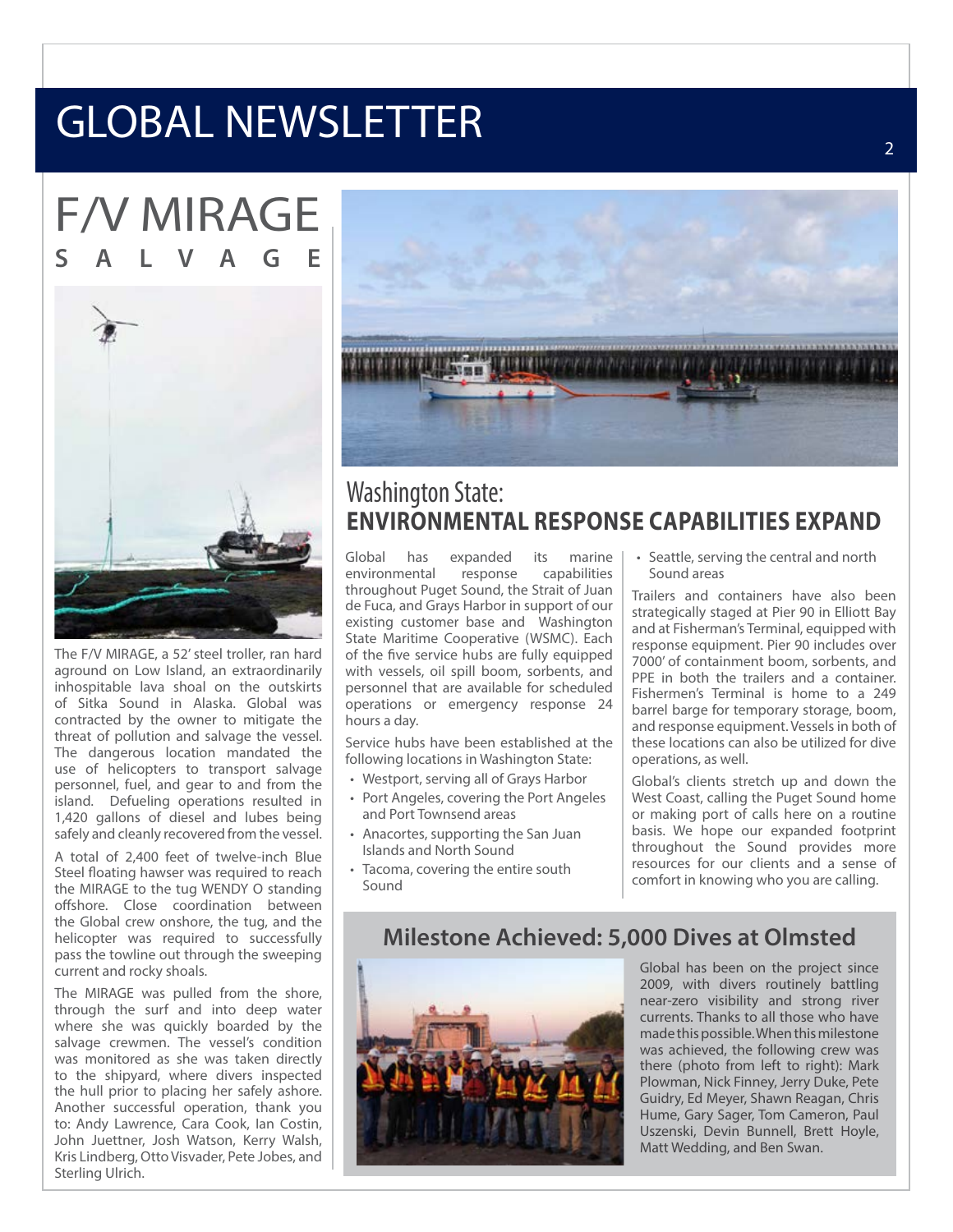#### **Cold Water Intake Survey**

Global was contracted to perform a survey of the intended pipe route for the future installation of a cold water intake as part of an upcoming hotel development outside of Nassau in the Bahamas. This survey verified the proposed path of the pipeline and its results will ensure that no obstructions impede the final installation. The pipe will extend from the surface down to 4,000 feet in order to pull cold water for utilization in the hotel's cooling system.

Using Global's Cougar ROV, 3-D sonar and visual survey began 150 feet deep at the edge of a known 500 foot drop-off. From the foot of the drop off the visual survey continued throughout a valley to a depth of 4,000 feet. Five communication cables that were previously installed in this area were also tracked to ensure their paths did not cross or interfere with the intended pipe alignment. The ROV crew consisted of Colins Goertzen, Dan Anderson, David Edmisten, Eric Crumpton, Peter Wood, Scott Blair, and Warren Posten.



#### **GLOBAL COMPASS: Annual Training Online**

Annual Training is now available online through Global Compass for those who have previously taken Initial In Person Training (Annual Training In Person). This makes for a more efficient training platform for those working in remote locations and for the convenience of completing training.

#### **Global Compass Login:**

Go to Global's website, www.gdiving.com.

Click on "Employee Login" which is a link on the bottom footer section of the homepage. A new window will open, and you will then be taken to the Global Compass login homepage.

If you have problems logging in, email training@gdiving.com or come see Safety in the Seattle office.

After logging in and once your training window pops up, you will see what modules have been assigned to you underneath "My Training." Select a training course to begin and follow the prompts as directed.

Once you complete the necessary assessments (tests), Global Compass will send an email to Certs and automatically update your records.

| <b>MY TRAINING</b>                       | Doe Date<br>w<br>$-$ | <b>TRAINING</b>                                 |
|------------------------------------------|----------------------|-------------------------------------------------|
| 7 Name                                   | Due Date v           | <b>CALENDA!</b>                                 |
| EEO/AV/Palos Transita & Acopimistures !! | 34-5/6-2014          |                                                 |
| <b>Ost-centers</b>                       |                      |                                                 |
| Annual Transvs 2014                      | $\Box$ select        | No ficheduled Ac<br><b>Chris</b>                |
|                                          |                      | <b>MY PROFIL</b>                                |
|                                          |                      |                                                 |
| <b>Glatificane</b>                       |                      | <b>STEPHANIE BISH</b><br>Last Login 17 Mar 2011 |

### **INTRODUCING**



#### **Jennifer Jensen** Vice President Quality Assurance

Global Diving & Salvage, Inc. announces the hiring of Jennifer Jensen as the Vice President of the newly formed Quality Assurance Group. Based in Global's corporate headquarters in Seattle, WA, she will direct the efforts of our Human Resources (HR), Health, Safety and Environmental (HSE), Claims and Compliance, and Professional Development groups.

"The development of this new position, VP of Quality Assurance," states Global President and CEO Devon Grennan, "is in direct response to our recent growth. Global is committed to continuing to uphold the highest standards to our employees, clients, and operations."

Jennifer has held management positions in the Airlines, Higher Education, and Retail industries. Prior to Global, Jennifer was a director in Human Resources overseeing Talent, Leadership Development, Organizational Development, and Employee Relations.

"I am happy to join a company where there are so many passionate people and amazing things happening everyday," states Jensen.